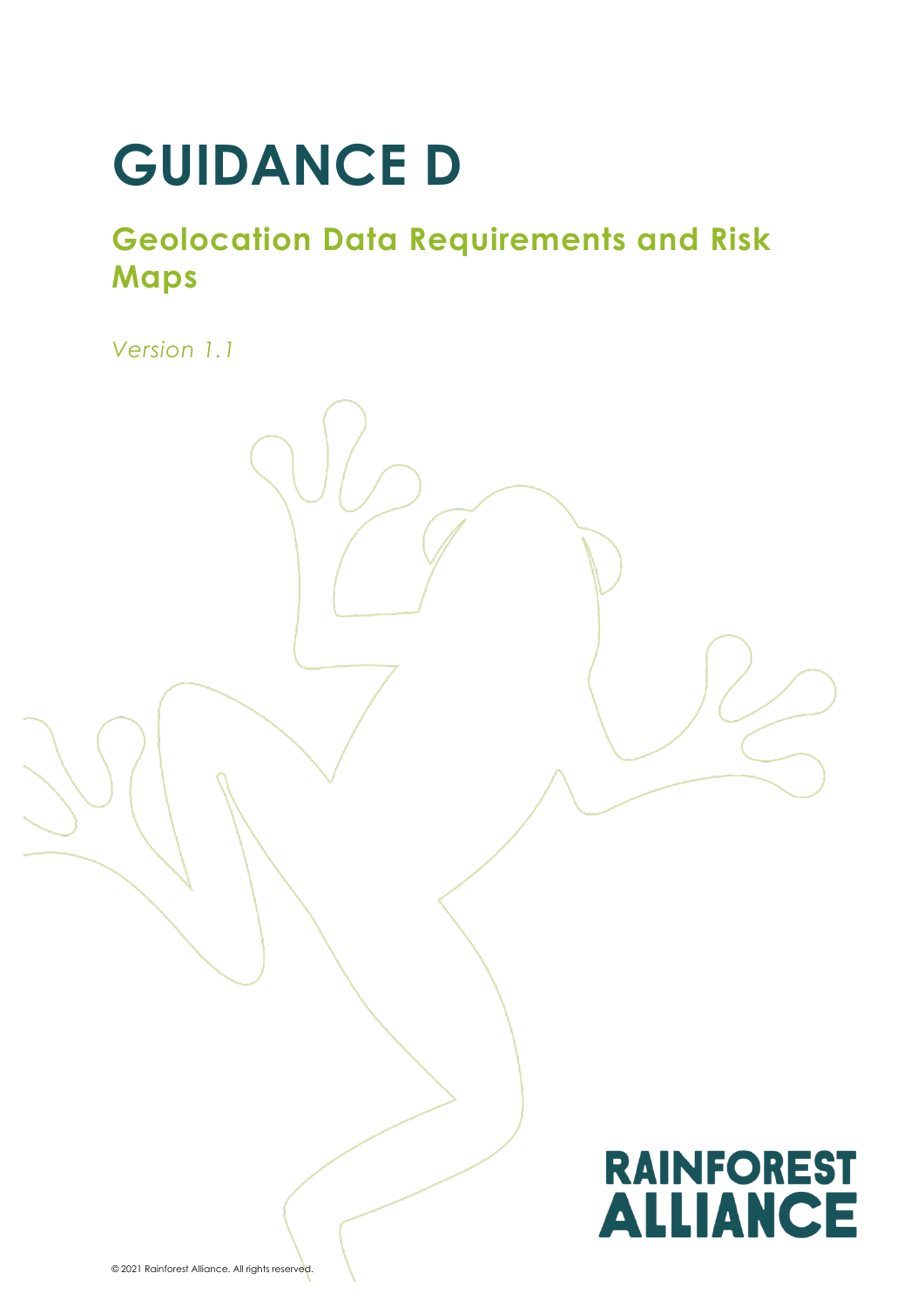

#### *Translation Disclaimer*

For any question related to the precise meaning of the information contained in the translation, please refer to the official English version for clarification. Any discrepancies or differences in meaning due to translation are not binding and have no effect for auditing or certification purposes.

#### *More information?*

For more information about the Rainforest Alliance, visit [www.rainforest-alliance.org](http://www.rainforest-alliance.org/) or contact [info@ra.org](mailto:info@ra.org)

| <b>Document Name:</b>                                                        |                                                                                 | <b>Document Code:</b>         | Version:             |
|------------------------------------------------------------------------------|---------------------------------------------------------------------------------|-------------------------------|----------------------|
| Guidance D: Geolocation Data<br>Requirements and Risk Maps                   |                                                                                 | SA-G-SD-5-V1.1                | V1.1                 |
| Date of first                                                                | Date of revision:                                                               | Valid From:                   | <b>Expires by:</b>   |
| publication:                                                                 |                                                                                 |                               |                      |
| December 31, 2020 Uune 30, 2021                                              |                                                                                 | N/A                           | Until further notice |
| Developed by:                                                                |                                                                                 | Approved by:                  |                      |
| Rainforest Alliance Department Standards Director of Standards and Assurance |                                                                                 |                               |                      |
| and Assurance                                                                |                                                                                 |                               |                      |
| Linked to:                                                                   |                                                                                 |                               |                      |
|                                                                              | \$A-S-SD-1-V1.1 Rainforest Alliance 2020 Sustainable Agriculture Standard, Farm |                               |                      |
| requirements (1.2.12. 1.2.13. 1.2.14. 1.2.15. and 6.1.1. 6.1.2)              |                                                                                 |                               |                      |
|                                                                              | \$A-S-SD-13-V1 Annex \$12: Additional Details on requirements for no-conversion |                               |                      |
|                                                                              | \$A-\$-\$D-18-V1.1 Annex \$17: Collection of Geolocation Data                   |                               |                      |
| <b>Replaces:</b>                                                             |                                                                                 |                               |                      |
|                                                                              | \$A-G-SD-5-V1.1 Guidance Document D: Geolocation and Risk Maps                  |                               |                      |
| <b>Applicable to:</b>                                                        |                                                                                 |                               |                      |
|                                                                              | Farm Certificate holders, Certification Bodies                                  |                               |                      |
| Country/Region:                                                              |                                                                                 |                               |                      |
| All                                                                          |                                                                                 |                               |                      |
| Crop:                                                                        |                                                                                 | <b>Type of Certification:</b> |                      |
| All crops in the scope of the Rainforest                                     |                                                                                 | <b>Farm Certification</b>     |                      |
| Alliance certification system; please see                                    |                                                                                 |                               |                      |
| Certification Rules.                                                         |                                                                                 |                               |                      |

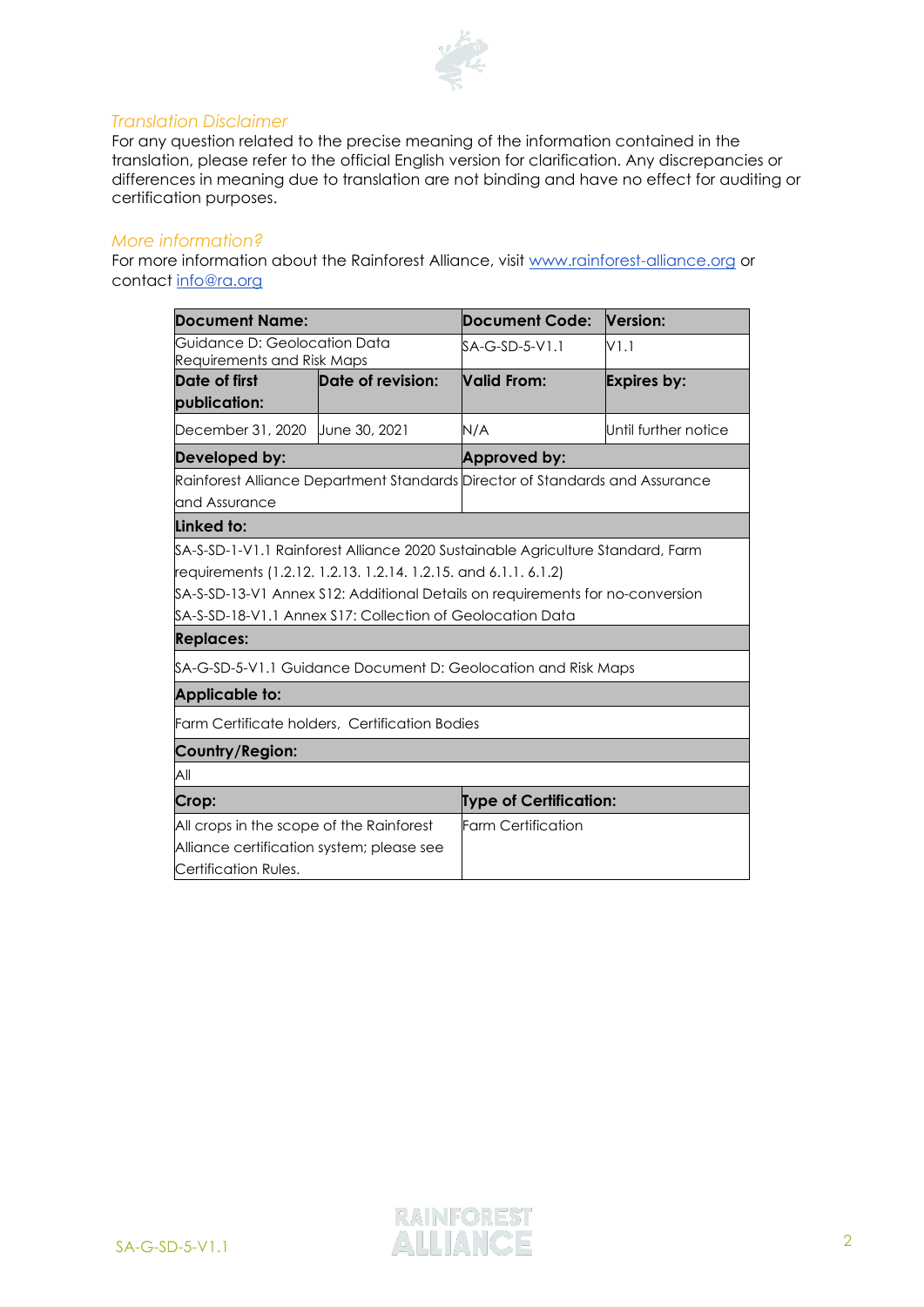

# **TABLE OF CONTENTS**

| 1. |        |  |  |
|----|--------|--|--|
| 2. |        |  |  |
| 3. |        |  |  |
| 4. |        |  |  |
| 5. |        |  |  |
|    | 5.1.   |  |  |
|    | 5.2.   |  |  |
|    | 5.3.   |  |  |
|    | 5.4.   |  |  |
|    | 5.4.1. |  |  |
|    | 5.4.2. |  |  |
|    | 5.4.3. |  |  |
| 6. |        |  |  |
|    | 6.1.   |  |  |
|    | 6.2.   |  |  |
|    | 6.3.   |  |  |
|    |        |  |  |

# <span id="page-2-0"></span>**LIST OF FIGURES AND TABLES**

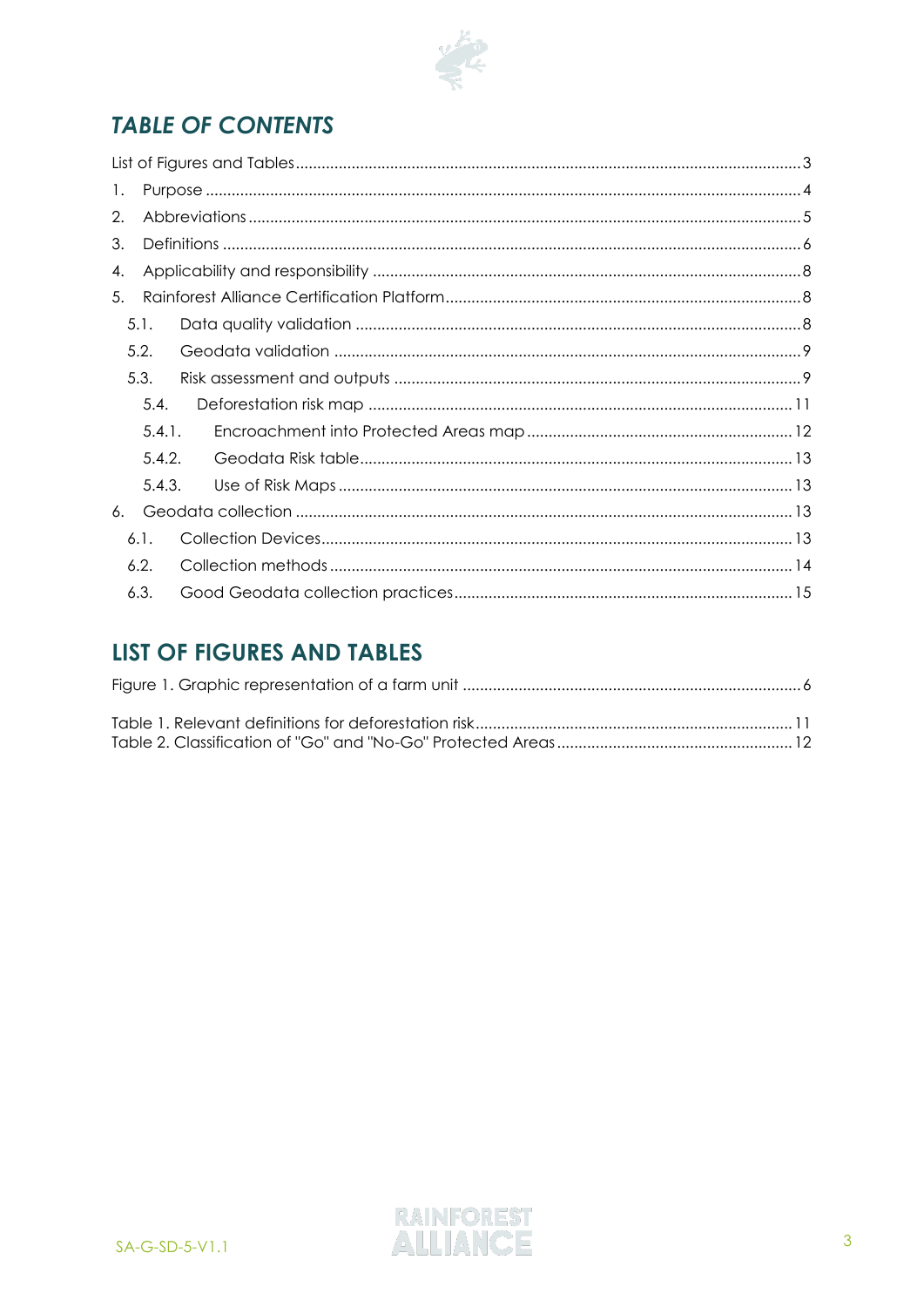

# <span id="page-3-0"></span>**1. PURPOSE**

Accurate geolocation data is essential to ensure compliance with the 2020 Rainforest Alliance Sustainable Agricultural Standard (referred to as "the standard" in this document). Deforestation and production in Protected Areas are important risk topics for many stakeholders in the Rainforest Alliance certification system, and appropriate assurance mechanisms are necessary to meet this need. Mapping the boundaries of farms is also the best way to obtain an accurate measurement of the farm area, which is the basis for estimating certified yield and appropriate quantities of agrochemicals.

The inclusion of a more geodata-driven decision-making process requires Rainforest Alliance to provide options and guidance to collect this data.

This document clarifies geolocation data requirements and provides a set of guidelines to assist Certificate Holders (CHs) in recording such information according to the Standard's requirements. It also provides guidelines for Certification Bodies (CBs) on how to verify this data during the audit process.

The applications/devices mentioned in this guidance have been included because they are accessible, easy-to-use, affordable, and will enable users to gather the required data. Mapping devices or GPS handhelds have many forms and prices, depending on features and accuracy. The ones listed herein have been considered based on this as well as postprocessing features. As this is only a guide, CHs are also free to choose other applications/devices available to them, as long as they can meet the data requirements of the Standard.

Please note that some of the tools and IT systems used for geospatial data collection and analysis are still under development. Further guidance will be provided as soon as these are ready to be used.

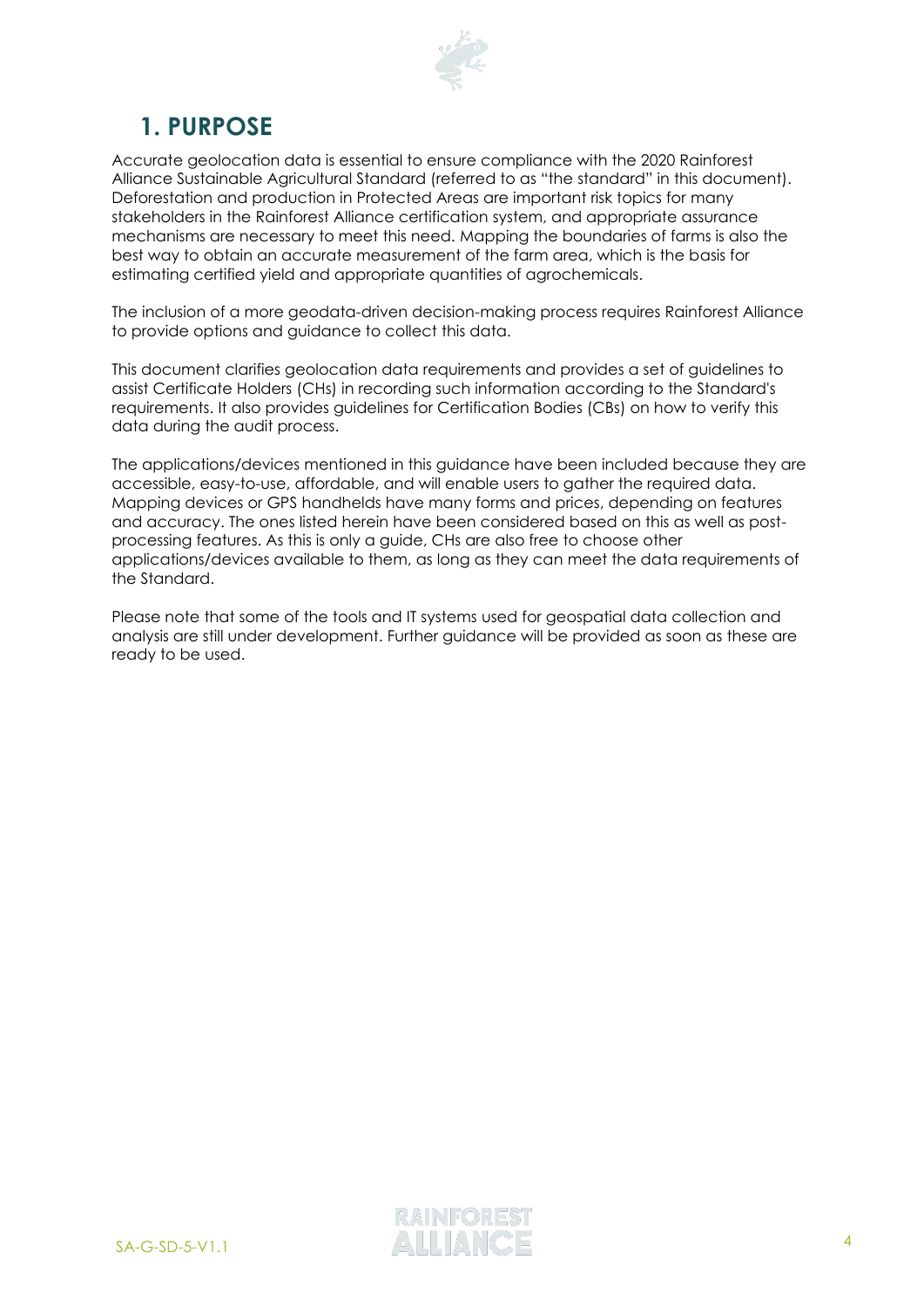

# <span id="page-4-0"></span>**2. ABBREVIATIONS**

<span id="page-4-1"></span>

| CB          | <b>Certification Body</b>                                               |
|-------------|-------------------------------------------------------------------------|
| <b>CH</b>   | Certificate Holder                                                      |
| <b>CGLC</b> | <b>Copernicus Global Land Cover</b>                                     |
| <b>CRS</b>  | Coordinate Reference System                                             |
| <b>CSV</b>  | <b>Comma-Separated Values</b>                                           |
| <b>DMS</b>  | <b>Decimal Minutes Seconds</b>                                          |
| <b>GIS</b>  | Geographical Information System                                         |
| <b>GMR</b>  | Group Member Registry                                                   |
| <b>GPS</b>  | <b>Global Positioning System</b>                                        |
| <b>GPX</b>  | GPS Exchange Format                                                     |
| <b>IUCN</b> | International Union for Conservation of Nature and Natural<br>Resources |
| <b>KML</b>  | Key Markup Language                                                     |
| <b>KMZ</b>  | Key Markup Zipped                                                       |
| PA          | <b>Protected Areas</b>                                                  |
| <b>RACP</b> | <b>Rainforest Alliance Certification Platform</b>                       |
| <b>TCL</b>  | Tree Cover Loss                                                         |
| <b>WDPA</b> | World Database of Protected Areas                                       |

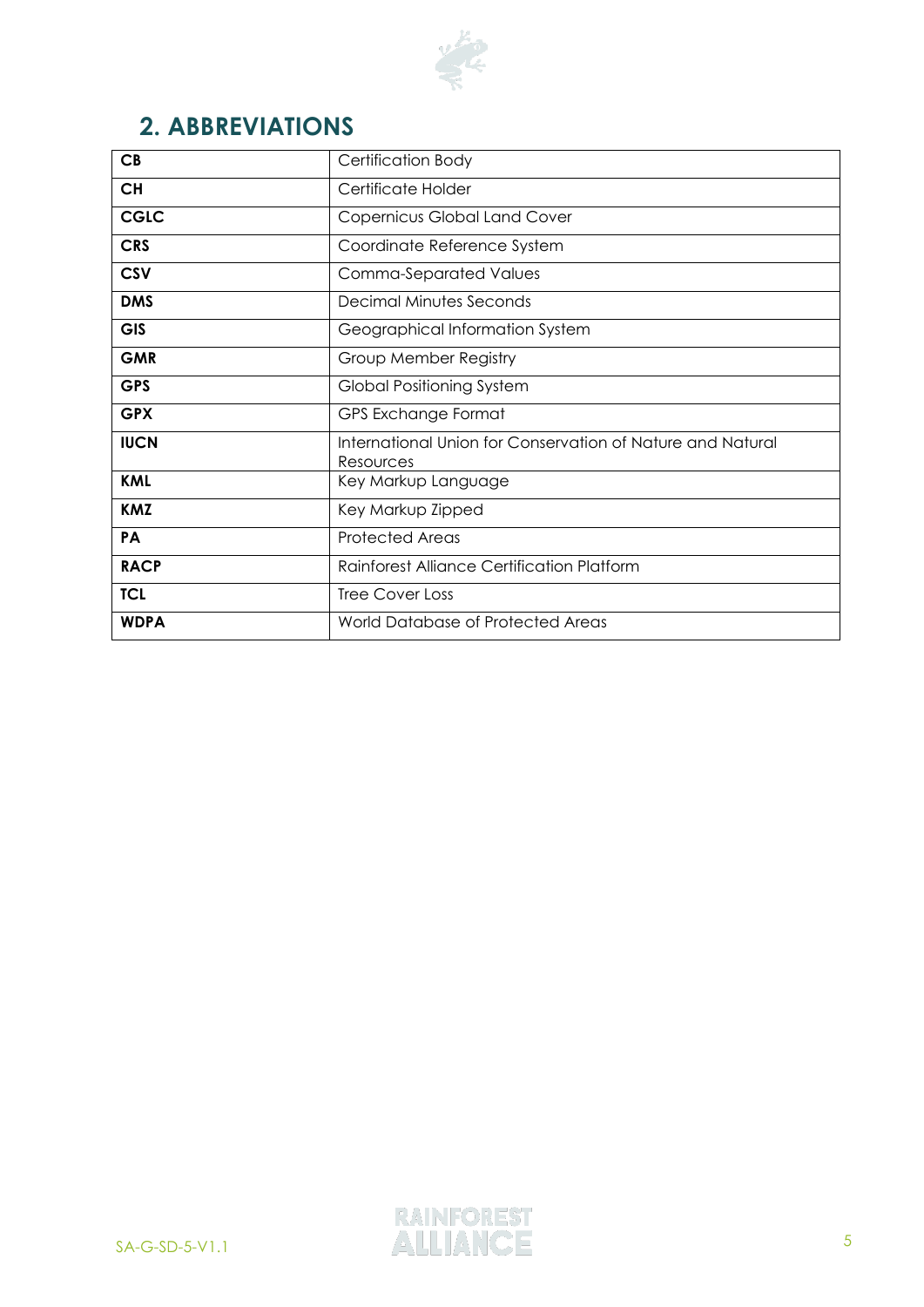

# <span id="page-5-0"></span>**3. DEFINITIONS**

**"Go" protected area:** Protected areas where certain regulated economic and agricultural activities area allowed under specific conditions (specified in applicable law) and in correspondence with categories IV, V, and VI of the IUCN classification for protected areas.

**"No-go" protected area:** Protected areas with high conservation priority, with a strictly protected regulation. Agricultural production is not allowed under applicable law and in correspondence with category Ia, Ib, II, III, Not Reported, Not Applicable, Not Assigned of the IUCN classification for protected areas**.**

**Farm unit:** A piece of continuous land that is part of a farm. A farm unit can include both agricultural and non-agricultural land with buildings, facilities, water bodies, and other features. See figure below for the illustration of this explanation.<br> **EXAMPLE THE GROUP** 



*Figure 1. Graphic representation of a farm unit*

<span id="page-5-1"></span>**Farm:** All land and facilities used for agricultural production and processing activities under the geographical scope of the farm applicable for Rainforest Alliance certification. A farm may be composed of several neighboring or geographically separate farm units within one country, provided that they are under a common management body. All farms and farm units falling within this geographical scope must comply with the 2020 Rainforest Alliance Sustainable Agriculture Standard, even when a different crop from the certified one is also cultivated (e.g. farm/farm unit with a plantation of rice belonging to a producer who is part of a certified group for coffee that falls within the same geographical scope). A farm may be composed of several neighboring or geographically separate units of land within one country if they are under a common management body.

**Geolocation data:** Data that identifies the geographic location of farms and boundaries of farms, farm units, and other facilities of the Rainforest Alliance certificate holders. Geolocation data is represented by coordinates generally collected through Geopositioning Systems (GPS) mapping using either individual location points (including envelopes) or polygons which define the full boundaries of the relevant area.

**Location point:** A pair of latitude/longitude coordinates collected through Geographic Information Systems (*GIS*) Data. The location point is a single data point. It can be used to represent the location of a farm/farm unit when no polygon information is available. Location points should be taken at the center of the farm unit. If a farm consists of multiple farm units, the location point should be taken at the center of the largest farm unit.

**Forest:** Land spanning more than 0.5 hectares with trees higher than 5 meters and a canopy cover of more than 10%, or trees able to reach these thresholds in situ. It does not include land that is predominantly under agricultural or other land use.

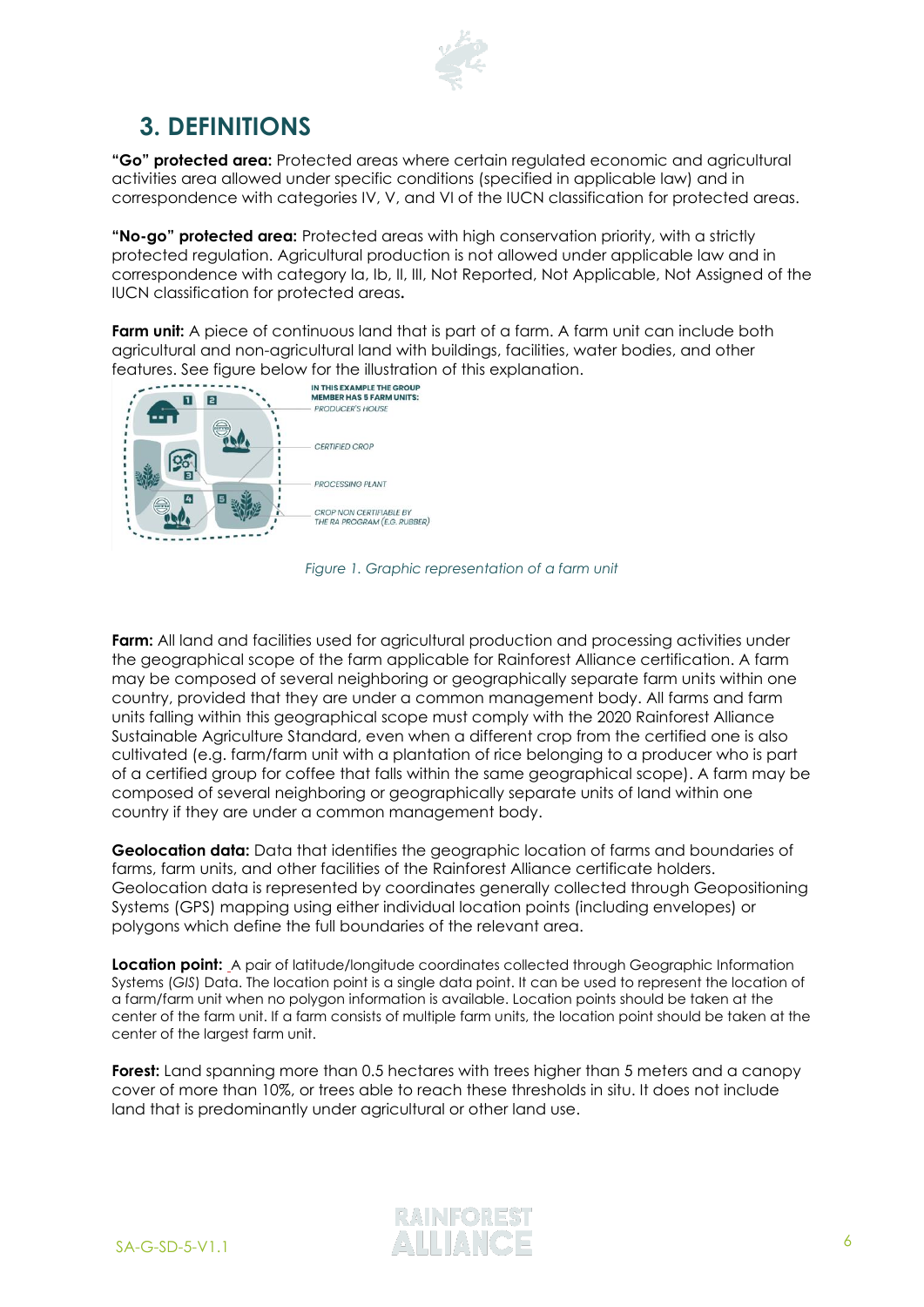

**Polygon (geographic polygons):** A geographic boundary that encloses an area representing a farm/farm unit. Such polygons can be mapped and coded with essential data about the farm (referred to as attributes), such as farm ID, farm area (hectares), production area, crop, owner, certification status.

**Protected areas:** An area of land declared or designated by relevant authorities as protected because of its recognized natural, ecological and/or cultural values to achieve the long-term conservation of nature with associated ecosystem assets and cultural values. Examples include national parks, wildlife refuges, biological or forestry reserves, private reserves, and areas within UNESCO Biosphere reserves or World Heritage Sites. Production might be allowed in a protected under applicable law, which can constitute a certain zoning in a management plan (multi-use zones), a certain category of protected areas (IUCN categories V, VI), or permits (for example, admitted farms).

**Risk maps:** Maps showing the risk indication levels of countries, CHs and/or farm/farm units for key topics part of the certification program (e.g. deforestation and encroachment in protected areas, child labor and forced labor). These are made by combining external data sources with location data.

Way point(s): Intermediate point(s) on a route. It refers to coordinate(s) which specify one's position on the globe.

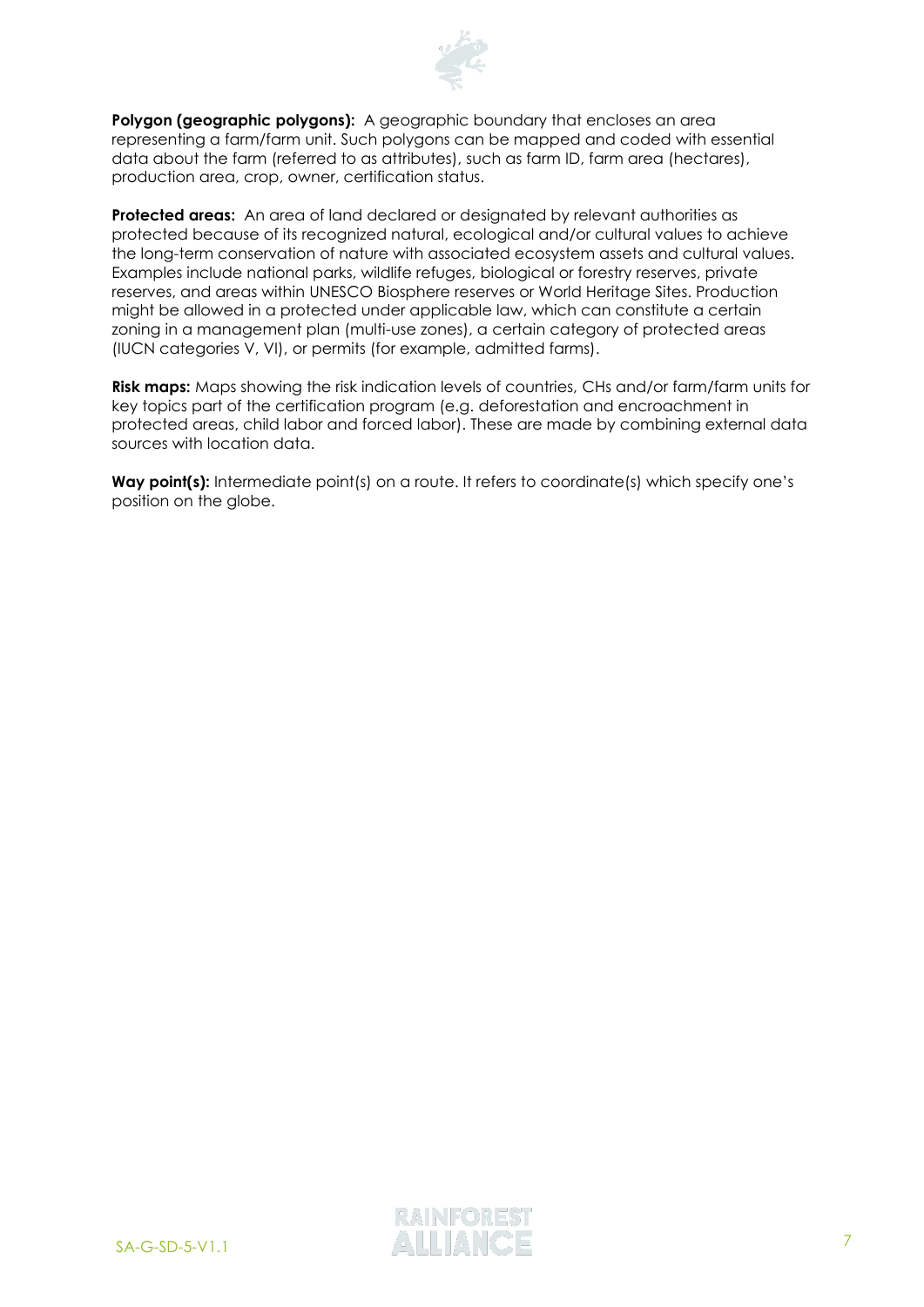

# <span id="page-7-0"></span>**4. APPLICABILITY AND RESPONSIBILITY**

#### **Certificate Holders:**

CHs are required to provide geolocation data to the Rainforest Alliance Certification Platform (RACP) as described in *Annex S17. Collecting Geolocation Data* and in compliance with the Standard requirements and Certification and Auditing Rules.

CHs are also required to use the risk maps as indicated in the **Certification and Auditing Rules AR5 and AR6** and **Chapter** [5.3](#page-8-1) of this document.

CHs need to collect accurate information. Internal inspectors must review and verify geolocation data, which will also be checked during the external audit process.

#### **Certification Bodies:**

CBs are required to review and verify geolocation data provided by the CH during the audit process.

CBs are also required to use the risk maps as indicated in the **Certification and Auditing Rules AR5 and AR6** and **Chapter** [5.3](#page-8-1) of this document.

## <span id="page-7-1"></span>**5. RAINFOREST ALLIANCE CERTIFICATION PLATFORM**

The Rainforest Alliance Certification platform (RACP) requires CHs to upload the Group Member Registry (*Annex S13*) and other documents as required by the Certification Program. The RACP will conduct two validation checks on the data uploaded through the GMR to ensure data quality. If there are no errors in the GMR, the data will be approved. If errors are found, CHs will be required to correct these before approval. Once the data is approved, the platform will conduct the geodata risk assessment and share the results of this with the CH as well as the CB, who will be conducting the audit.

## **5.1. DATA QUALITY VALIDATION**

<span id="page-7-2"></span>Before creating the risk maps, the RACP will validate the data provided by the user. The first validation will include the validation of the geodata provided in the GMR. This data must be correct before the second (geodata) validation can be conducted. Therefore, the following checks are conducted, and this is the minimum quality required before the second validation can proceed:

- i. Coordinates with non-numerical values:
	- a) It cannot include the units, north, south, east, west
	- b) Decimal numbers must be separated from integer numbers
	- c) Example of a correct coordinate: "4.1230 or "-3.1230".
- ii. Location points with sufficient decimal places:
	- a) A minimal requirement is 4 decimals, except if the last digit is 0.
	- b) Example of a correct location point: "4.12301" or "-3.12301"
- iii. The geometry of the provided polygons is correct
- iv. No repetition of coordinates
- v. No location points/polygons that land outside of the extent of the geographical area of possible certified crop, e.g. those that show in the ocean or a different country.
- vi. No location points that show at the same location (i.e. all points must have a unique location).
- vii. Farm polygons have been reviewed to ensure no overlap and that the area size reflects the reported farm area.

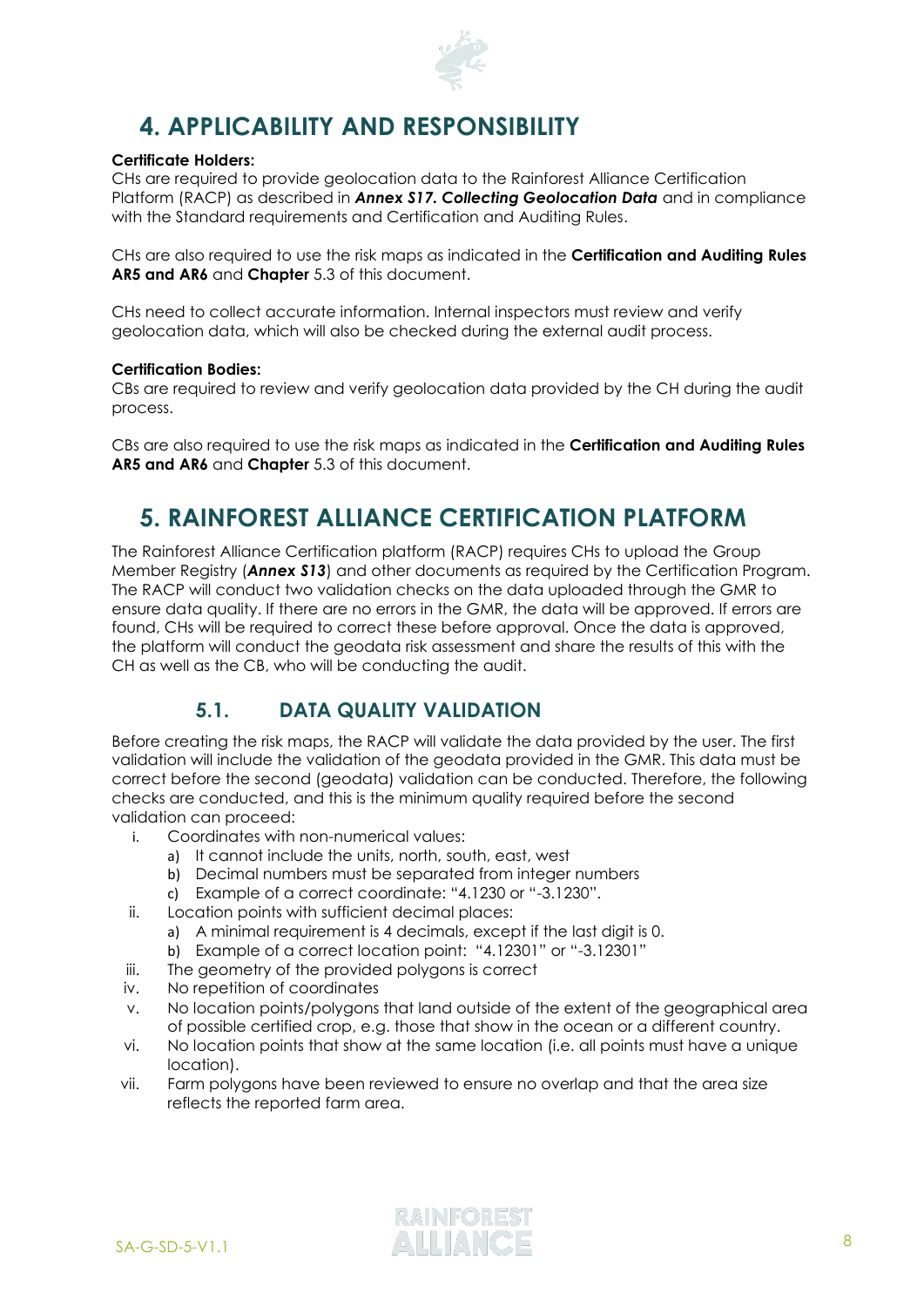

Two common mistakes to avoid:

- Misplaced signs
- Switched/transposed latitude/longitude values. This can be avoided by directly transferring (electronically via USB) the latitude/longitude values from the Global Positioning System (GPS) to the computer and inserted digitally into the GMR.

## **5.2. GEODATA VALIDATION**

<span id="page-8-0"></span>The Geospatial Platform works with algorithms and several sets of rules that analyze the quality of the geodata. This platform determines whether there are issues that must be corrected by the CH and/or further analyzed during the audit. This analysis will be provided to both the CHs and CBs

The geodata validation consists of the following three checks:

- 1. Country check: validates whether or not the point provided is in the correct country
- 2. Waterbody check: validates whether or not the point provided is located on an actual landmass or in a waterbody
- 3. Overlap check: validates whether or not the geodata (point/polygon) provided overlaps with others provided **within the same CH**.

Over time, the system will be able to perform an additional check which is an overlap of geodata (point/polygon) between certified CHs.

CHs are responsible for correcting the errors identified by the RACP validations. The CH will not be able to continue with the certification process until all errors are corrected. Not all issues will be able to be identified by the RACP and will thus require CB verification during the audit process. This is further explained in *AR 5 of the Certification and Auditing rules*.

## **5.3. RISK ASSESSMENT AND OUTPUTS**

<span id="page-8-1"></span>The outcome of the geodata quality validation and the risk assessment will be shared with the CHs in the RACP. This data should be shared by the CH with their CB after the contract is signed.

The Risk assessment will provide the following outputs for each individual CH:

- I. Deforestation risk map
- II. Encroachment into a Protected Areas risk map
- III. Geodata risk table

These outputs will give an overview of possible non-compliance with Standard requirements 6.1.1 and 6.1.2 and must be corrected by the CHs and verified by the CBs during the audit process. In addition, the geodata risk table provides information on the farm unit and the levels of risk for both deforestation and encroachment into Protected Areas. These risk maps are further explained below.

The user will see the color-coded indication of risk level for each farm unit in the certification scope for which geolocation data was provided. The legend included in the maps will explain the meaning of the 3 risk levels used:

- High (red)
- Medium (orange)
- Low (green)

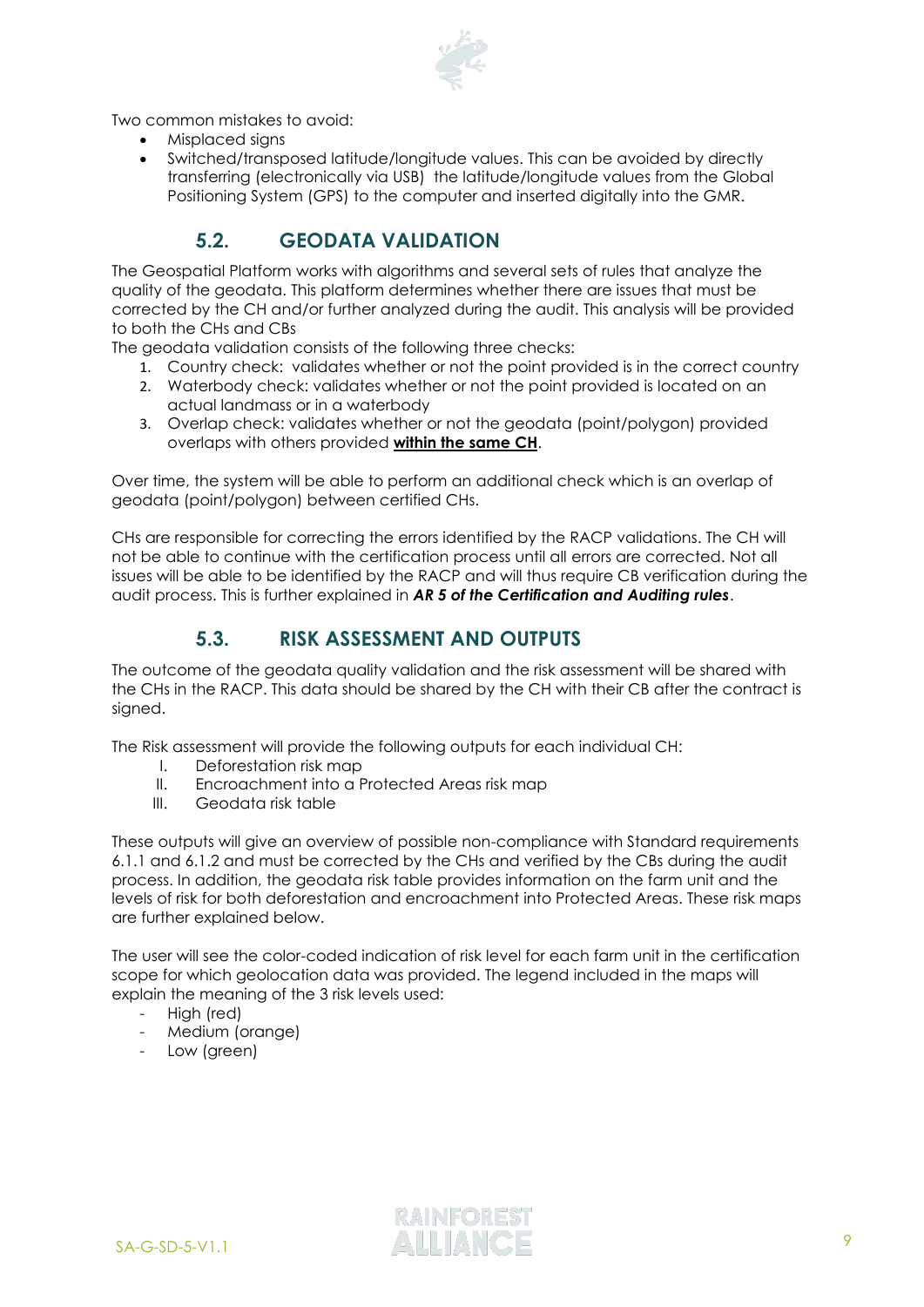

In the case of deforestation, farm units indicated as high risk are those that overlap with the intersection of the "Rainforest Alliance Forest" layer **or** the "Copernicus Global Land Cover" layer (CGLC<sup>1</sup>) and Tree Cover Loss (TCL<sup>2</sup>).

In the case of Protected Areas, farm units indicated as high risk are those that overlap with Protected Areas classified as "No-go." Farm units indicated as a medium risk for encroachment into Protected Areas are those in overlap with Protected Areas classified as "Go". Production in these areas is allowed under certain conditions (refer to **Chapter [0](#page-4-1)** for the definitions). This will be verified during the audit by the CB.

When one of the risk maps indicates a high risk for deforestation or encroachment into Protected Areas, the CH and CB must take appropriate steps to address the issues. These are prescribed in *Annexes AR1, AR5 and AR6 of the Certification and Auditing rules.* The risk maps will be provided in a GeoPDF format. Please see Guidance: *GeoPDF user guidance* for more information on how to use the GeoPDF.

Each time the CH updates geolocation data, they can ask Rainforest Alliance to updated their risk maps (deforestation and/or encroachment into Protected Areas). The better the geolocation data provided (e.g. polygons instead of location points), the more accurate the risk maps and, therefore, the easier it will be to implement the Certification Program requirements correctly.

<sup>2</sup> Hansen/UMD/Google/USGS/NASA



<sup>1</sup> Copernicus program – European Space Agency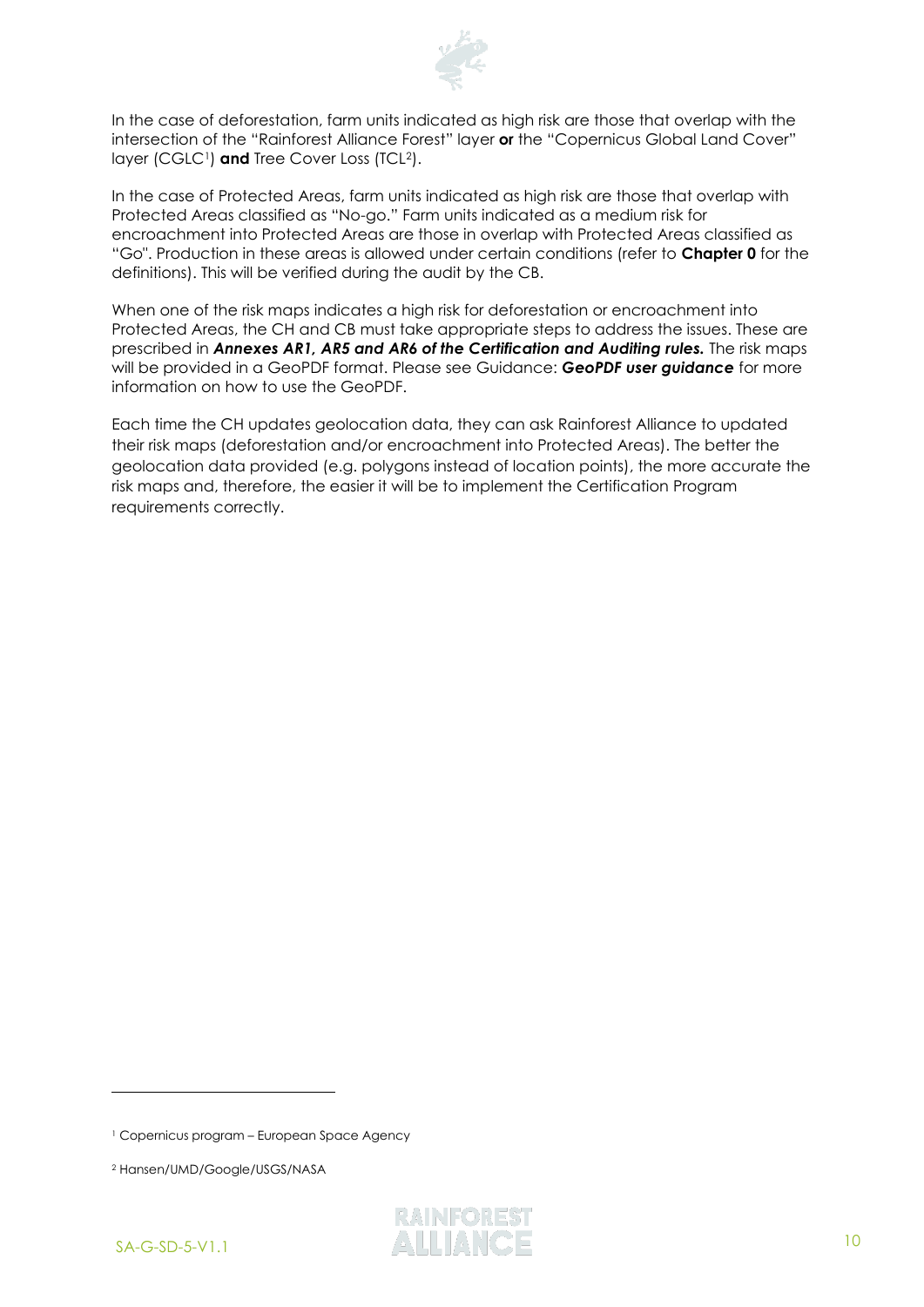

## <span id="page-10-0"></span>**5.4. Deforestation risk map**

The deforestation risk map is created by overlaying the geolocation data provided by the CH with the Rainforest Alliance Forest Layer **or** CGLC and TCL. The overlap of these layers with the specific location of farm units will provide an indication of deforestation that has occurred since the cut-off date of 2014. This data will show the current deforestation risk of each farm unit.

The Rainforest Alliance Forest Layer is used for countries identified as high risk for deforestation. The CGLC is used for countries identified as medium or low risk for deforestation. The TCL is used to detect the areas with forest loss inside the forest cover. The table below shows the specifications and definitions used for these layers.

| <b>Dataset</b>                                    | <b>Specifications</b>                                                                                                                      | <b>Definition</b>                                                                                                                                                                                                                                                                      |
|---------------------------------------------------|--------------------------------------------------------------------------------------------------------------------------------------------|----------------------------------------------------------------------------------------------------------------------------------------------------------------------------------------------------------------------------------------------------------------------------------------|
| <b>Rainforest Alliance</b><br><b>Forest Layer</b> | Forest layer for<br>countries identified<br>as high risk for<br>deforestation.<br>Spatial resolution:<br>10 <sub>m</sub> .                 | Forest: land spanning more than 0.5<br>hectares with trees higher than 5 meters<br>and a canopy cover of more than 10%, or<br>trees able to reach these thresholds in situ.<br>It does not include land that is<br>predominantly under agricultural or other<br>land use. <sup>3</sup> |
| <b>Copernicus Forest</b><br>Layer                 | Forest layer for<br>countries identified<br>as medium or low<br>risk for<br>deforestation.<br>Spatial resolution:<br>100m.<br>Version: 3.0 | Forest; Based on the Forest Type layer.<br>Using at least 10% tree cover density and<br>using Dominant Leaf Type (DLT) layer<br>together with FAO's forest definition to<br>exclude and include areas.<br>For more information, please check this<br>link.                             |
| <b>Tree Cover Loss layer</b><br>(TCL)             | Hansen UMD Tree<br>Cover Loss<br>Spatial resolution:<br>30 <sub>m</sub><br>Version: 2.0.7                                                  | Tree cover: all vegetation greater than 5<br>meters in height and may take the form of<br>natural forests or plantations across a<br>range of canopy densities.<br>Tree cover loss: defined as "stand<br>replacement disturbance", or the<br>complete removal of tree cover canopy.    |

<span id="page-10-1"></span>*Table 1. Relevant definitions for deforestation risk*

<sup>&</sup>lt;sup>3</sup> For risky countries: If there is a national forest definition in the country with a clear minimum forest size threshold, this definition will be used as long as the size threshold is < 0.5 ha, otherwise the forest definition described will be implemented.

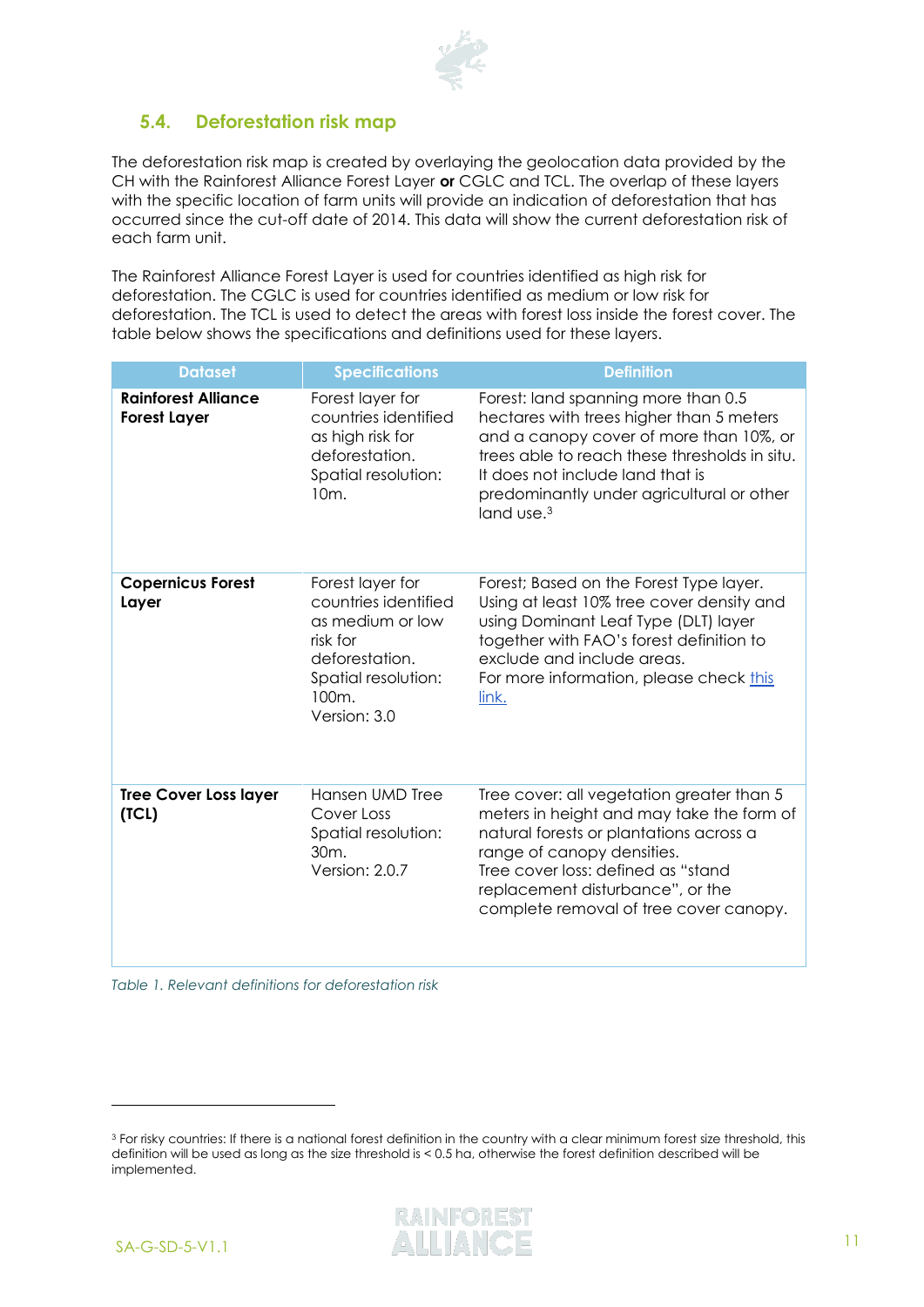

### **5.4.1. Encroachment into Protected Areas map**

<span id="page-11-0"></span>The encroachment into the Protected Area risk map is created by overlapping the proximity of farms to either the Protected Areas information provided by the government or the World Database on Protected Areas (WDPA). The overlap will indicate whether CHs are producing inside Protected Areas and whether or not such production is allowed according to applicable law.

The following table shows the categorization of Protected Areas in "go" and "no-go" areas following the International Union for Conservation of Nature (IUCN) standards.

| <b>IUCN Category</b>  | <b>Name</b>                                                                                                                                                                                                                                                                                   | <b>Rainforest Alliance</b><br><b>Classification</b> |
|-----------------------|-----------------------------------------------------------------------------------------------------------------------------------------------------------------------------------------------------------------------------------------------------------------------------------------------|-----------------------------------------------------|
| la                    | Strict nature reserve                                                                                                                                                                                                                                                                         | No-go                                               |
| Ib                    | Wilderness area                                                                                                                                                                                                                                                                               |                                                     |
| $\mathbf{H}$          | National Park                                                                                                                                                                                                                                                                                 |                                                     |
| III                   | Natural monument                                                                                                                                                                                                                                                                              |                                                     |
| IV                    | Habitat/species management area                                                                                                                                                                                                                                                               | Go                                                  |
| $\mathsf{V}$          | Protected landscape                                                                                                                                                                                                                                                                           |                                                     |
| VI                    | Protected area with sustainable use of<br>resources                                                                                                                                                                                                                                           |                                                     |
| <b>Not Reported</b>   | For protected areas where an IUCN category<br>is unknown and/or the data, the provider has<br>not provided any related information.                                                                                                                                                           |                                                     |
| <b>Not Applicable</b> | The IUCN Management Categories do not<br>apply to a specific designation type. This<br>currently applies to World Heritage Sites and<br>UNESCO MAB Reserves.<br>Not Applicable also applies to a site that<br>does not fit the standard definition of a<br>protected area (PA_DEF field = 0). | No-go                                               |
| <b>Not Assigned</b>   | The protected area meets the standard<br>definition of protected areas (PAF_DEF = 1)<br>but the data provider has chosen not to use<br>the IUCN Protected Area Management<br>Categories.                                                                                                      |                                                     |

<span id="page-11-1"></span>*Table 2. Classification of "Go" and "No-Go" Protected Areas*

The last three categories in the table above (Not Reported, Not Applicable & Not Assigned) will be classified as No-Go Protected Areas by the Rainforest Alliance unless data/evidence can be provided which proves otherwise. This will be analyzed per country on a case-bycase basis.

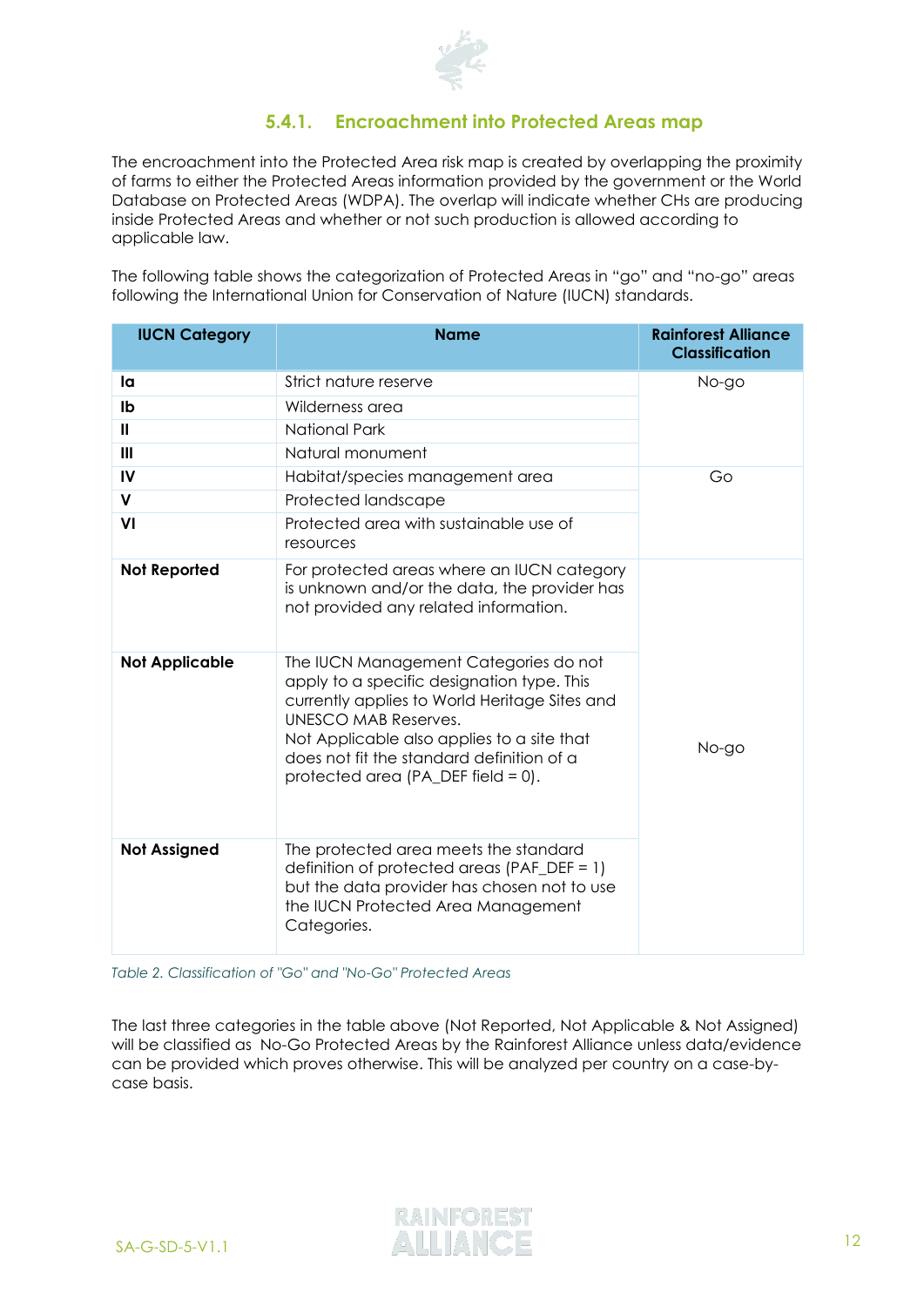

## **5.4.2. Geodata Risk table**

<span id="page-12-0"></span>The Geodata risk table contains the results from the risk assessment and will be provided to the CHs together with the risk maps. The tables indicate the risk level for deforestation and encroachment into protected areas for each farm unit. In addition, this table provides the following information:

- Percentage of overlap of the farm unit with any deforested area,
- Whether the unit is located in a 'Go or No-Go area
- The size of the farm unit
- The owner of the farm unit.

### **5.4.3. Use of Risk Maps**

<span id="page-12-1"></span>As required in *Annex S17: Collecting geolocation data*, CHs have to provide/update geolocation data upon registration and ensure all data has geolocation data has been registered before the audit takes place. This data will be used to produce the audit risk maps for deforestation and encroachment into Protected Areas.

Based on the results of the registration risk map, the CH shall assess the indication of risk levels of:

- 1) The farm units regarding conversion of natural forests and other natural ecosystems (standard requirement 6.1.1),
- 2) Production and/or processing in Protected Areas and the designated buffer zones (standard requirement 6.1.2).

Furthermore, the CH should adapt the management plan accordingly and implement the appropriate risk mitigation measures as indicated in the **Certification Rules.** CHs can also consult **Guidance M: Natural ecosystems and vegetation, Section** 1 for ideas on potential actions which can be included in the management plan. Finally, the CH is responsible for providing any requested evidence of compliance to the CB.

# <span id="page-12-3"></span><span id="page-12-2"></span>**6. GEODATA COLLECTION**

## **6.1. COLLECTION DEVICES**

There are two ways to collect geospatial data:

#### • **Option 1: Using mapping-handheld devices (GPS/GNSS device)**

Handheld or GPS devices are specifically designed to work with coordinates, have high precision and accuracy, and can collect coordinates stored as waypoints.

There are many different brands of mapping handhelds e.g. Garmin, Magellan, Topcon, and Trimble. Basic models can do the job and are not expensive. These devices also come with guidance documents on collecting and exporting the data from the device to the computer.

Some more advanced models include aerial imagery and touch screens. The inclusion of aerial imagery is useful for hilly and very densely forested locations.

Advantages of handheld devices: batteries last longer, antenna are stronger, more resilient to rain, efficient and complementary software allows the conversion of the data to different formats.

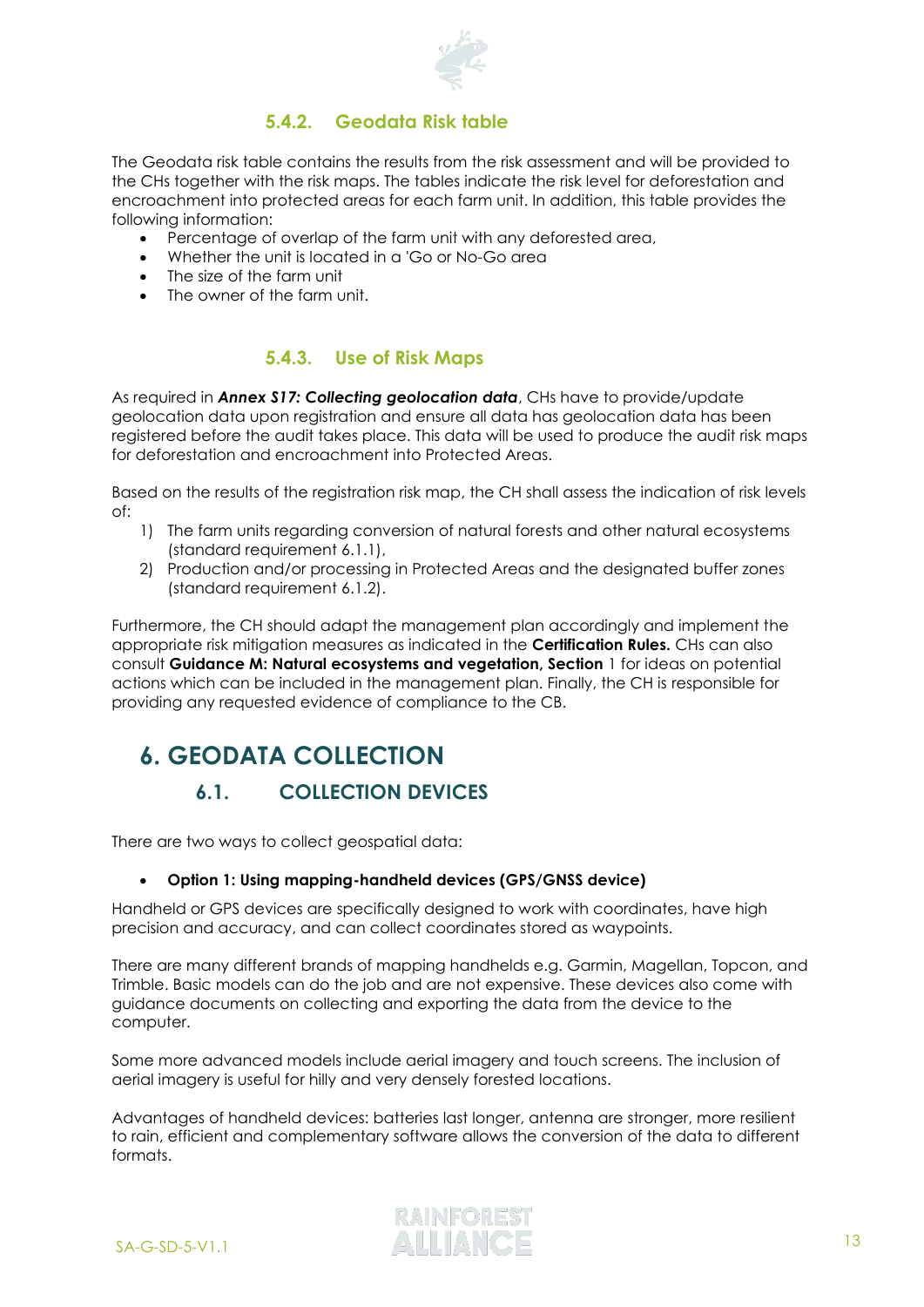

#### • **Option 2: Using mapping applications on mobile devices (smartphones, tablets)**

Smartphones and tablets can collect locations points using several apps. The precision of these applications depends on the antenna in your mobile device, the weather, and the time given to collect the geolocations.

A good paid example is the ESRI software (ArcGIS), but this is not accessible for all. Examples of free tools which work on both desktop and mobile are Google my Maps and Google Earth. More step-by-step information on how to use these applications can be found in *Guidance: Google My Maps* and *Guidance: Google Earth* available on the website.If mobile devices are used, make sure to take them fully charged when beginning the mapping. The process will discharge batteries extremely fast. Therefore it is recommended to bring a fully charged powerbank/portable charger if available.

The Farm Intelligence App, being developed by Rainforest Alliance, will be an additional tool CHs can use for location point data collection. Most smartphones do not need an internet connection or cellular data coverage to collect location data. CHs may also consult with local government agencies and land registries for geolocation data.

CHs and CBs are free to use any application or devices (e.g. Garmin, drone) available, as long the data provided to the Rainforest Alliance meets the requirements of *Annex S17. Collecting Geolocation Data*

## **6.2. COLLECTION METHODS**

<span id="page-13-0"></span>The Standard requires the collection of both points and polygons. Below is further guidance on how to collect these two different data sets.

#### • **Collecting points**

Most smartphones and tablets have a GPS receiver built-in to estimate the current location, and many apps are available for these devices to the user with mapping. The examples of apps mentioned below are free, easy to use and work offline. It is important to configure the settings in the apps to report the location in decimal degrees. The location coordinates can either be saved as "waypoints" within the app and transferred digitally to a computer or retrieved from an app display and then transferred.

#### • **Collecting polygons**

There are several methods to create polygons, one of which is to draw them by using reference location points that define the boundaries of the farm(s)/farm unit(s). These points should be collected at the corners or along the edges of the farm(s)/farm unit(s). Once you have these points, a polygon boundary can be drawn using Google My Maps, Google Earth, Basecamp (Garmin free software), or any standard Geographical Information System (GIS), provided the boundaries can be seen on satellite imagery. There are numerous GIS, Webmapping computer programs, and mobile applications that can be used to draw farm polygons.

Another method is to track your movement and walk around the borders of the farm, but this can be challenging when obstacles on the border are found. Instead of using the "tracking" method, collecting reference points makes it easier to manage and edit the data later.

Google Earth or Google My Maps are programs that enable the user to import points collected in the field and draw a polygon. Google my maps is a mobile app that cannot collect lines and polygons but that can collect reference points in the field. Using such a tool, the collector can record points from all the corners of the farm(s)/farm unit(s) unit by first